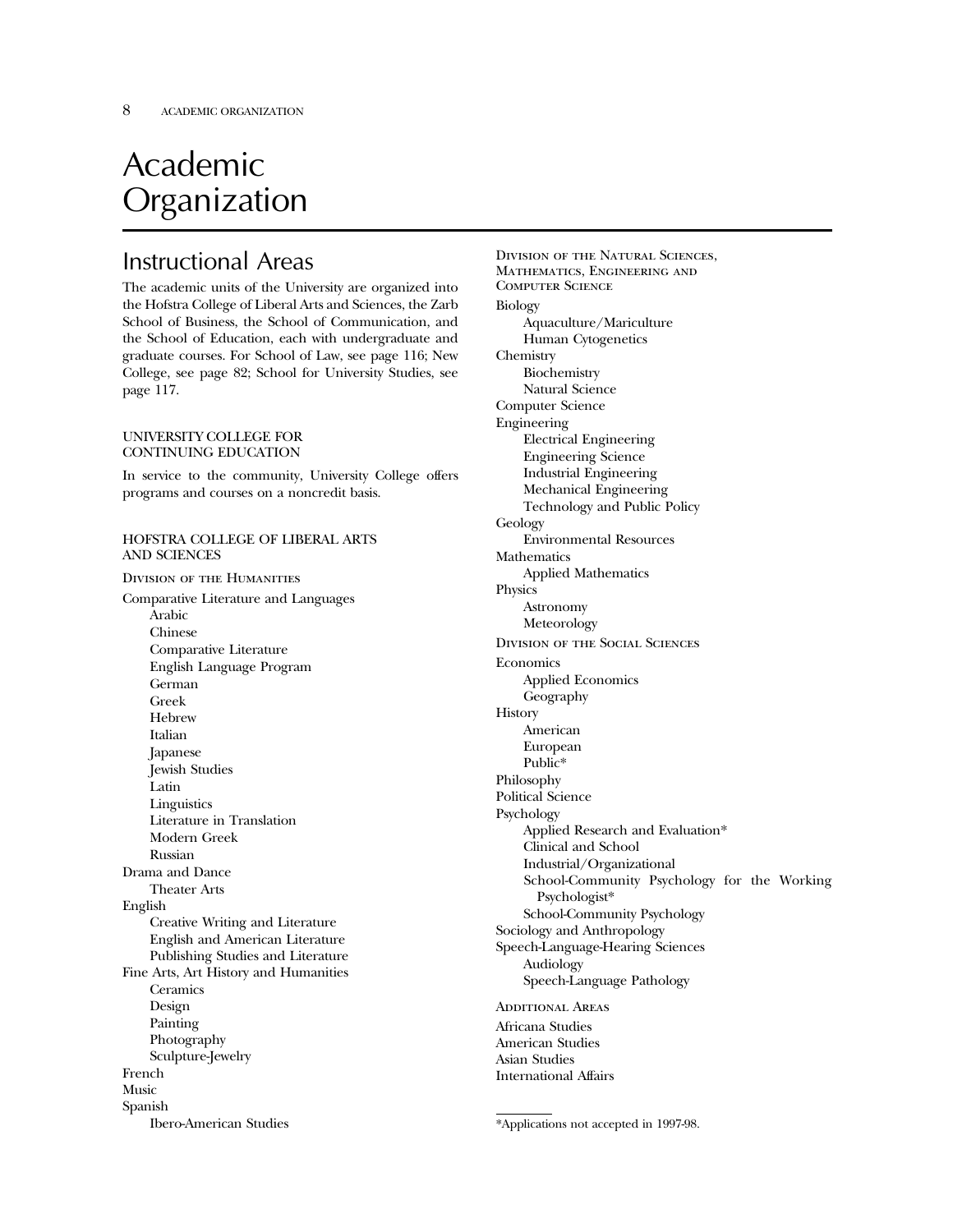Italian Studies Liberal Arts Liberal Arts Colloquia Military Science Philosophy of Science Religious Studies Women's Studies

#### NEW COLLEGE

A small, interdisciplinary liberal arts college where students study for the Bachelor of Arts degree in humanities, natural sciences, social sciences, creative studies or interdisciplinary studies. Students have opportunities for individual study on campus and internship projects off campus as well as classroom course work and study abroad. The College offers a graduate program in interdisciplinary studies. Students have access to all University resources.

Complementary and Ancillary Programs

Master of Arts Program Off-Campus Education University Without Walls

#### FRANK G. ZARB SCHOOL OF BUSINESS

Accounting and Business Law Banking and Finance Business Computer Information Systems and Quantitative Methods Management and General Business Marketing and International Business

#### SCHOOL OF COMMUNICATION

Audio/Video/Film Journalism and Mass Media Studies Speech Communication and Rhetorical Studies

#### SCHOOL OF EDUCATION

Administration and Policy Studies Educational Administration Educational Studies Program Foundations of Education Reading Reading, Language, and Cognition Reading and Special Education Writing Counseling, Research, Special Education, and Rehabilitation Counseling Creative Arts Therapy Gerontology Marriage and Family Therapy Rehabilitation Counseling Research Program Evaluation Special Education

Curriculum and Teaching Elementary Education Bilingual Early Childhood Mathematics, Science, and Technology Secondary Education Art (K-12) Bilingual Business English Foreign Languages Mathematics Music (K-12) Science Secretarial and Office Subjects Social Studies Speech Communication Teaching of English as a Second Language (TESL) Health Studies, Sport Sciences, and Physical Education Athletic Training Community Health Exercise Specialist Health Administration Health Education Managed Care School and Community Health Education School Health Education Teaching of Physical Education

#### SCHOOL OF LAW

A three-year program of study for full-time students of law leading to the degree of Juris Doctor.

#### SCHOOL FOR UNIVERSITY STUDIES

The Freshman Division provides special services and an unique first year collegiate curriculum for high school graduates requesting or requiring a structured approach to a university undergraduate education.

### University Advisement

The University recognizes that it has an advisement responsibility from the time a student expresses an interest in enrolling until the time of graduation. It has, therefore, established the Office of University Advisement, responsible for various advisement functions and services. For full details, see page 14.

## Full-Time Study

Hofstra University has a full-time undergraduate student body of 7,000 students usually attending classes between the hours of 8 a.m. and 4 p.m., Monday through Friday. Some part-time undergraduates and graduates also attend during these hours. The regular day program is organized into two fifteen-week semesters.

The average full-time student (registered for 12 or more semester hours) completes all course work for the degree in four academic years. The student registers for 15 to 17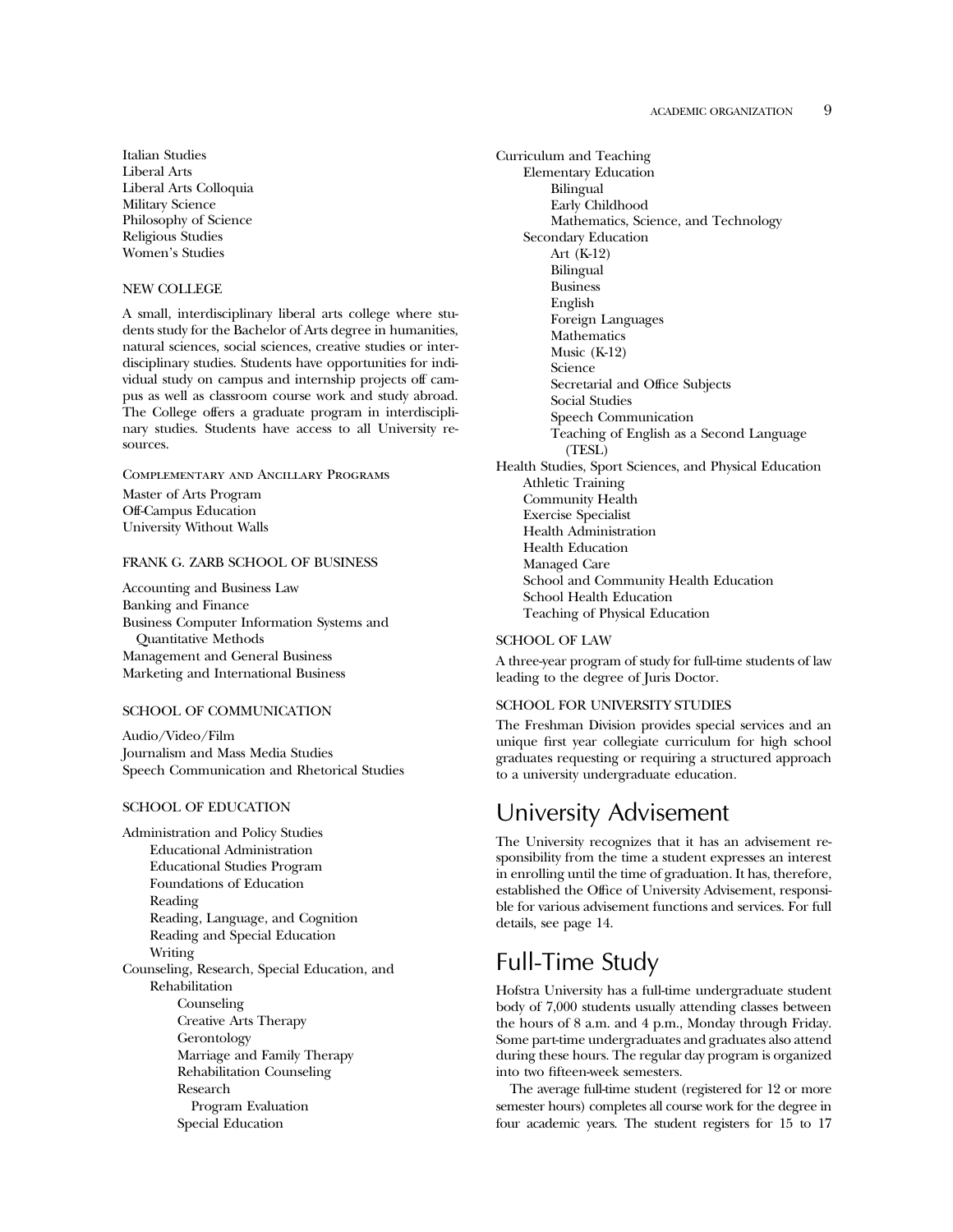semester hours, consisting of five or six courses, during each regular spring and fall semester.

### Part-Time Study

Hofstra University encourages the enrollment of undergraduate part-time students who vary greatly in age and educational objectives. Primarily, these students are older than the typical full-time day undergraduates, have major responsibilities outside the University, have had gaps between their high school graduation and attending college, or between attending one college and another. They attend college on a part-time basis and attend in the evening. There are, however, many variations to these patterns, and individual needs—such as the needs of those who must attend during the day—can be accommodated. All regular degree requirements and academic standards of the University apply to part-time students.

Part-time students with no previous college credits generally require six to eight years to complete all requirements for bachelor's degrees. They usually enroll in two or three courses, totaling 6 to 9 semester hours of credit, each semester. Although part-time study is intended primarily for students who plan to earn degrees, enrollment is open to students who wish to further their education in specific areas if they meet admission and course requirements.

Requests for information or course schedules for evening programs should be directed to the Admissions Office. Semester schedules include pertinent information on admission and registration procedures. The Office is open Monday through Thursday, 9 a.m. to 8 p.m.; Friday, 9 a.m. to 5 p.m. throughout the year for assistance with academic questions.

## January Session

The emphasis of this mini-semester (a three-week session starting the first week in January) is on diversity—there are beginning, advanced and graduate courses, and courses of general interest; courses earning up to three credits; day, evening and weekend courses; on-campus and off-campus courses and courses which involve travel.

Students attending this session may not earn more than three semester hours of credit or four semester hours of credit if offered on that basis.

Students may attend the January Session on one of four bases:

- 1. as former or continuing students in good standing;
- 2. as students who are attending the University for the first time;
- 3. as visiting students from other accredited colleges or universities provided they are enrolled and are in good standing at those institutions (visiting students expecting to transfer credits earned during the January Session to another college should get advance official approval from that institution for course work to be taken);
- 4. high school graduates interested in taking a course.

Information on registration, tuition and fees, course offerings, schedules, etc., can be found in the January Session Schedule, which is available upon request from the Admissions Office.

### Summer Sessions

The University offers a full program of day and evening undergraduate and graduate courses during two separate five-week academic sessions each summer. Day and evening classes usually meet Monday through Thursday.

No undergraduate or graduate student may enroll in one summer session for more than 6 semester hours, or if 3 and 4 credit hours courses—7 semester hours. Exceptions to the above may be granted when special circumstances and the student's special capacities for the work permit. Written approval is required of the dean of the academic unit of the major or proposed major field of study.

Students may obtain credit on their Hofstra records for courses taken in the summer session at another accredited institution if the courses have been approved in advance by the appropriate department and the Office of Financial and Academic Records, and are in accordance with the Advanced Standing Policy and the Graduate Transfer Regulations set forth in the Hofstra *Bulletin.*

Visiting students are permitted to attend Hofstra University summer session(s) provided they are enrolled at another accredited college or university. Students expecting to transfer summer credits to another institution should get advance official approval of their selection of courses from that college. A special application blank for visiting students can be found in the *Summer Sessions Bulletin,* which is available in the Admissions Office. On request, an official transcript of all credits earned is forwarded to each visiting student's college after the summer sessions. There is no fee for an official transcript sent to a third party; for a student copy, \$3 per transcript.

Details of the course offerings and schedules, as well as information about residence halls, may be obtained by inquiring at the Admissions Office.

# University College for Continuing Education

Hofstra University's Continuing Education program makes available to the Long Island and surrounding communities, a broad range of workshops, seminars, conferences, lectures, programs, and courses in the arts, business, computer, engineering, humanities, history, natural sciences and social sciences for adults and young people who wish to learn more about their world, their society and themselves. Programs and courses are offered on a noncredit basis.

Listed below are some of the programs being offered throughout the year. Detailed brochures on all curricula are available in the Continuing Education Office. For additional information, telephone (516) 463-5993 or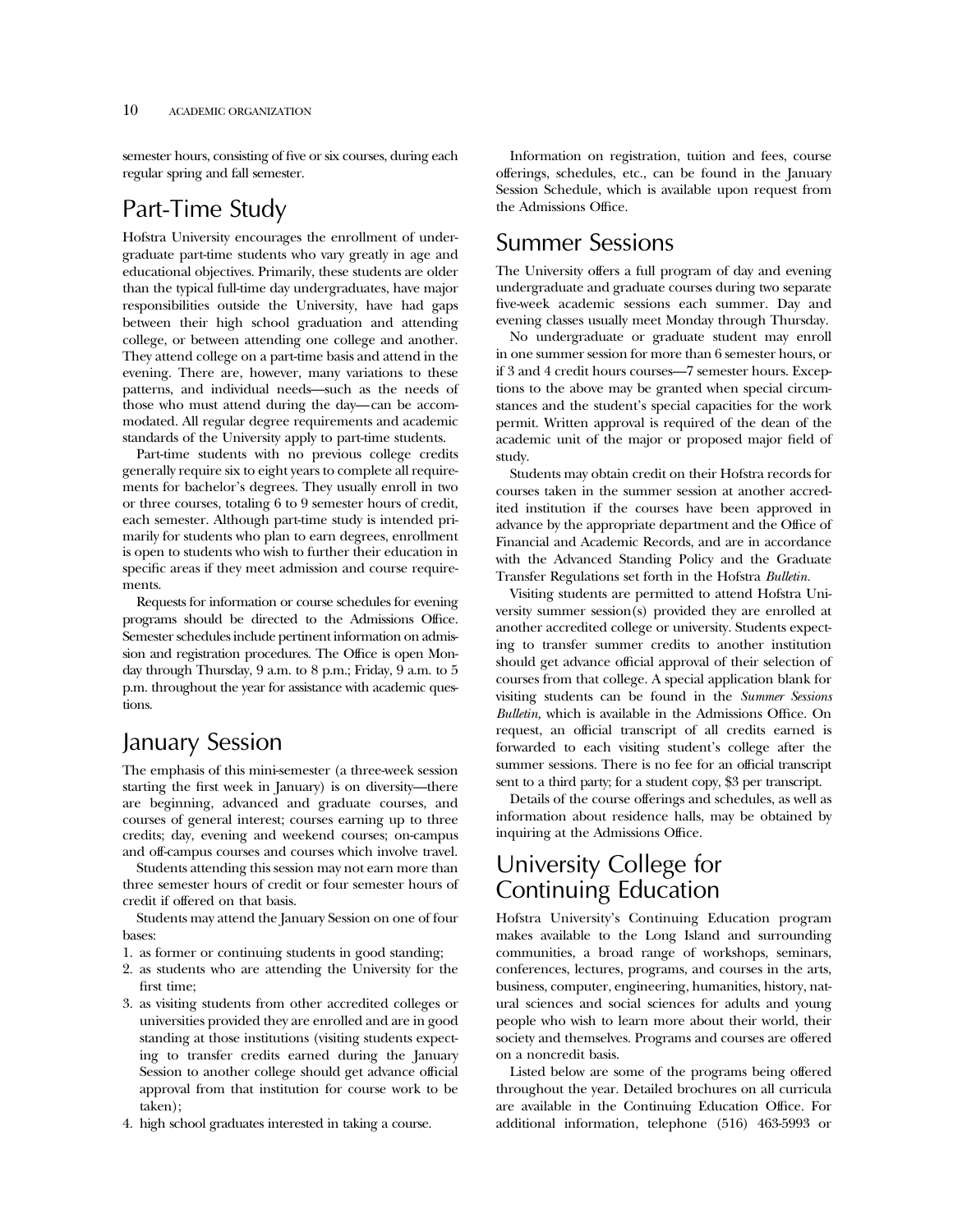write to University College for Continuing Education, Hofstra University, UCCE, 375 Republic Hall, Hempstead, NY 11550-1009.

Accounting Certificate Program (ACP) is a fast-track, one-year, 18-credit certificate program which enables college graduates with any major to retrain as accountants. Its graduates are eligible for jobs as accountants or may decide to use the courses to fulfill some prerequisites toward an M.B.A. program.

Center for Business Studies offers courses, seminars, conferences, workshops and certificate programs in areas such as insurance, real estate, financial planning, pensions, direct marketing, credit management, purchasing management, management, nonprofit management, small business, entrepreneurship, employee benefits and other business education fields.

Several programs are offered in cooperation with professional societies: preparation courses for the CLU (Chartered Life Underwriter) designation and ChFC (Chartered Financial Consultant) designation are offered; preparation courses for the CPCU (Chartered Property and Casualty Underwriter) designation, ARM (Associate in Risk Management) designation, and AU (Associate in Underwriting Program) are offered in cooperation with the CPCU Long Island Chapter.

Real estate programs are offered to meet New York State licensing requirements for both salespersons, brokers and real estate appraisers.

CEBS Program (Certified Employee Benefit Specialist) is designed for those persons who are now active in or are interested in learning about the employee benefit field and earning the CEBS professional designation.

Insurance Brokers and Agents Qualifying Course, and the Life/Accident and Health Insurance Agents Training Course are offered to meet New York State requirements as well as continuing education credits for insurance licensees approved by New York State.

Certificate programs are also available in nonprofit management and entrepreneurship.

Center for Corporate Education and Training provides on-site training to corporations, government offices, service and professional organizations. Programs may be selected from among those offered on campus, or special programs may be designed to meet specific training needs.

Center for Entrepreneurship Development provides a comprehensive package of services to meet all business needs. The Center offers: 51-hour skills training program to enable new entrepreneurs to start their own business. Individual business consulting services; and advanced training workshops are also available.

Computer Science Career Retraining Program offers college graduates the opportunity to receive training equivalent to the core curriculum in computer science. This fast-track evening program is designed for those who want to add significant computer knowledge to their specialties, or who want careers as computer scientists. Additionally, graduates seeking Hofstra M.A. or M.S. degrees in Computer Science will find this program satisfies prerequisite courses.

Computer Studies—Microcomputer Applications, evening, day and weekend classes in the most popular microcomputer applications and programming languages such as Windows, Lotus, WordPerfect, C,  $C_{1}$ , Visual Basic and many others. Students receive hands-on instruction on the IBM PC or Macintosh computers.

Computer Systems Analysis and Design Certificate (CSAD) is a one-year 18-credit certificate program which prepares college graduates for career opportunities in system analysis and information resources management. Students learn how to analyze business needs and procedures to design a system of computer-based tools to simplify business functions and improve productivity.

CONTINUING ENGINEERING EDUCATION offers programs, courses and seminars designed to meet the needs of engineers and the technical community in government, industry and private practice. Included are programs for Professional Engineering Licensure Review.

DEAF STUDIES PROGRAM provides training in American Sign Language, finger spelling, interpreting, and deaf culture. Special seminars and workshops are held with prominent guest lecturers throughout the year.

Finance Certificate Program (FCP) is a one-year 18 credit certificate program with three concentrations which enables college graduates with any major to retrain and be eligible for jobs with brokerage firms, commercial banks, corporations, government and non-profit institutions, insurance firms and investment banks, or may decide to use these courses toward fulfilling some of the prerequisites for admittance to CFA examination and/or an M.B.A. program.

Human Resources Management Certificate Program (HRMCP) is a one-year 18-credit certificate program which enables college graduates with any major to retrain for the field of human resources management and be eligible for positions in all varieties of corporations, nonprofit institutions, and government agencies.

International Business Certificate Program (IBCP) is a one-year 18-credit certificate program which enables college graduates with a bachelor's degree in any major to retrain for the field of international business. Graduates of the program will be eligible to work at a variety of exciting and interesting positions in international business (depending on previous training and experience), including jobs as international financial managers, import/export managers, foreign subsidiary managers, international human resource managers, international marketing managers, international trade managers, and many, many others.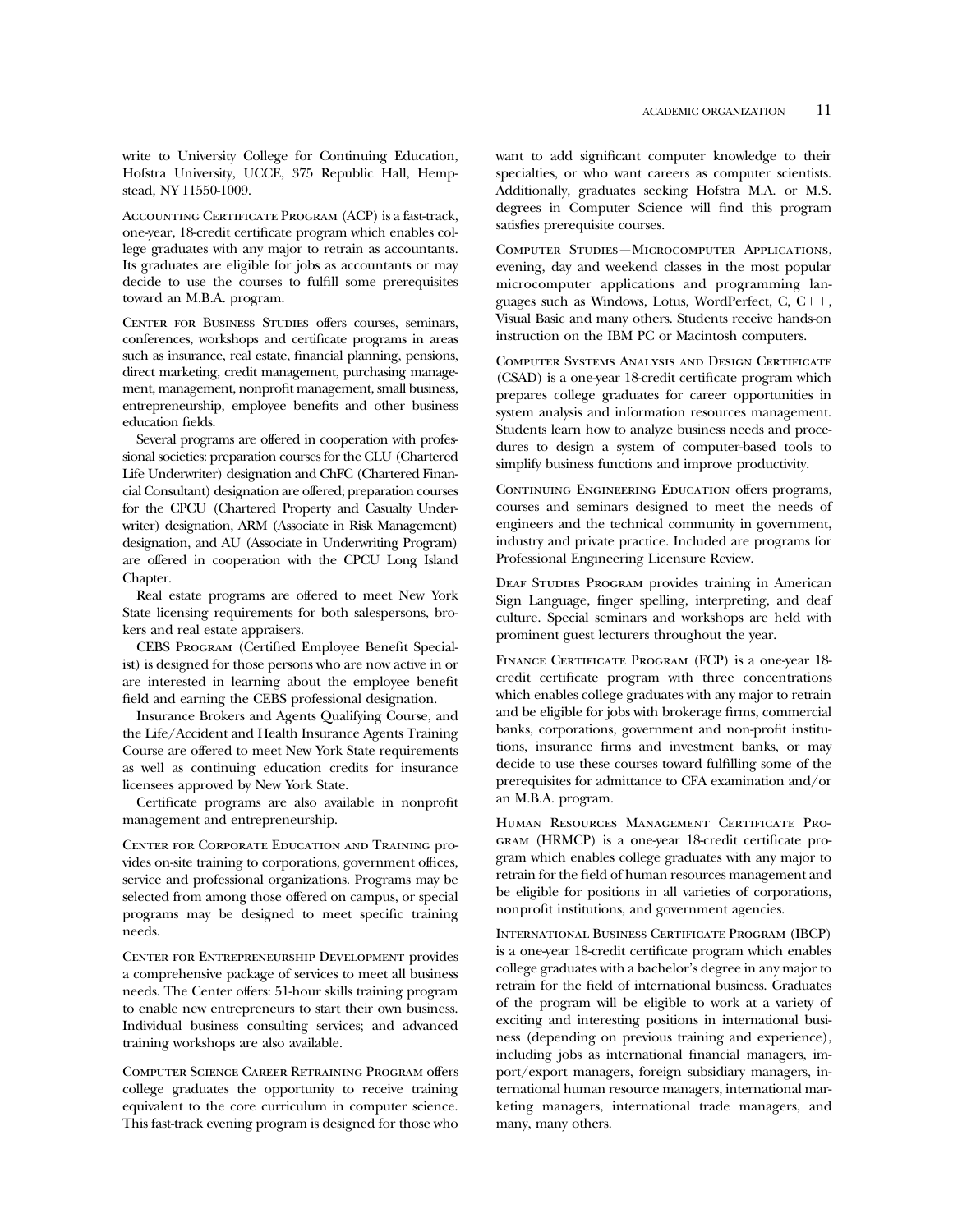#### 12 ACADEMIC ORGANIZATION

LIBERAL ARTS STUDIES programs span a wide range of interests—from the traditional arts and sciences to recreation, the outdoors, fitness, travel (both abroad and local), professional development and more. Courses are designed for all those with a desire to learn for the mere pleasure of learning, and to gain a better appreciation of the people, places and events which surround them. Liberal Arts Studies participants firmly believe that successful people never stop learning, and therefore new programs are constantly being developed. For specific and fuller detailed information, contact University College for Continuing Education.

Marketing Certificate Program (MCP) is a one-year 18-credit certificate program with two concentrations which enables college graduates with any major to retrain and be eligible for jobs in direct marketing, international marketing, sales management, retail management, marketing research, and television and print advertising, or may decide to use these courses toward fulfilling some prerequisites toward an M.B.A. program.

PARALEGAL STUDIES CERTIFICATE PROGRAM is a four-month day or eight-month evening program which prepares college graduates for career opportunities in law firms, corporations, banks, insurance companies, government agencies, and the courts. Students may also participate in an optional internship program designed to serve as a practical application of and supplement to classroom training.

Professionals and Executives in Retirement (PEIR), a self-directed, learner-centered daytime campus program, is designed for individuals in or approaching retirement who are interested in the creative and stimulating use of their leisure time. PEIR members actively explore their personal interests and national concerns through lectures, panels and informal discussions in such diverse subject areas of their choice as contemporary affairs, literature, social advocacy, music, and art. Auditing privileges are available for one UCCE noncredit course per semester.

Saturday Classes for Young People, for ages 3 to 18 years, are given on the main campus of the University throughout the academic year. Classes meet the exploratory and artistic needs of children on all intellectual levels and ages. Programs strive to balance academic learning with physical and recreational skills. Science, literature, computer, drama and fine arts, are examples of courses for general enrichment. Swimming, prereading, tennis, reading/mathematics tutorial, modeling, Kung Fu, writing, prelaw, cartooning, and courses for disabled young people are also offered. Each course is given on a ten-session per semester basis. A slate of adult classes for parents of young people is offered concurrently with programming for children.

Summer Camps offer specialties in aquatics, athletics for beginners, baseball, basketball, computers, creative writing, dance, fine arts, math, reading, science, soccer, tennis, and theater arts for children ages 5 to 14. The full program is six weeks: July 3 through August 11 from 9 a.m. to 4 p.m. Campers may register for two, four or six-week sessions and may continue in one area of specialization or participate in as many as three during the six-week session. Campers spend half of each day participating in their area of specialization, and the other half in planned recreational activities using Hofstra's athletic fields and the indoor Olympic-size pool. Swimming skills instruction (American Red Cross) is taught as well as competitive and noncompetitive sports activities. A special end-of-season, one-week program from August 14 to 18, is offered for youngsters who wish to engage in a fully recreational camp experience.

Summer Program offers courses from May 20 to August 31 for learning and leisure. Courses and trips are scheduled during the day, evening and weekends. Details of course offerings, schedules and copies of the Summer Bulletin may be obtained by calling University College for Continuing Education at (516) 463-5993.

SUNDAYS AT HOFSTRA is a noncredit program (approximately nine weeks each semester) held on Sunday afternoons offering a variety of courses of one to several sessions in such subjects as archaeology, art, business, finance, history, investing, literature, photography, psychology, and many others. Classes usually begin at 1:30 p.m. but there is an opportunity for students and faculty to meet over a cup of coffee and refreshments at 1 p.m.

Test Review Programs: For those heading to college or graduate school, test scores can make a critical difference. Because no one course may be right for everyone, UCCE has brought two leading test preparation firms to campus to offer courses for the following exams: LSAT, GRE, GMAT, NTE, MCAT, PSAT, and the SAT. The Princeton Review offers the finest, most thorough and effective test preparation courses available. For a complete schedule and enrollment information, contact The Princeton Review at (516) 271- 3400.

The Cambridge TestPrep Program has developed a strong, critically acclaimed series of courses offered at more than 150 colleges and universities in more than 35 states. Its test preparation books have sold over one million copies worldwide. For information or to register for Cambridge courses, call Hofstra University at (516) 463-5016. Select the program that works best for you; both are committed to your success.

WRITERS' CONFERENCE, offered in cooperation with Hofstra College of Liberal Arts and Sciences, gives both beginning and published writers the opportunity to study with a faculty of noted writers from all over the country. Two-week intensive workshops are held daily in children's literature, poetry, fiction, nonfiction, writing for stage and screen, and one other genre in July. In addition, guest writers, publishers, editors and agents present special lectures and programs throughout the conference period. The annual Writers' Conference is held during the first two weeks of Summer Session II.